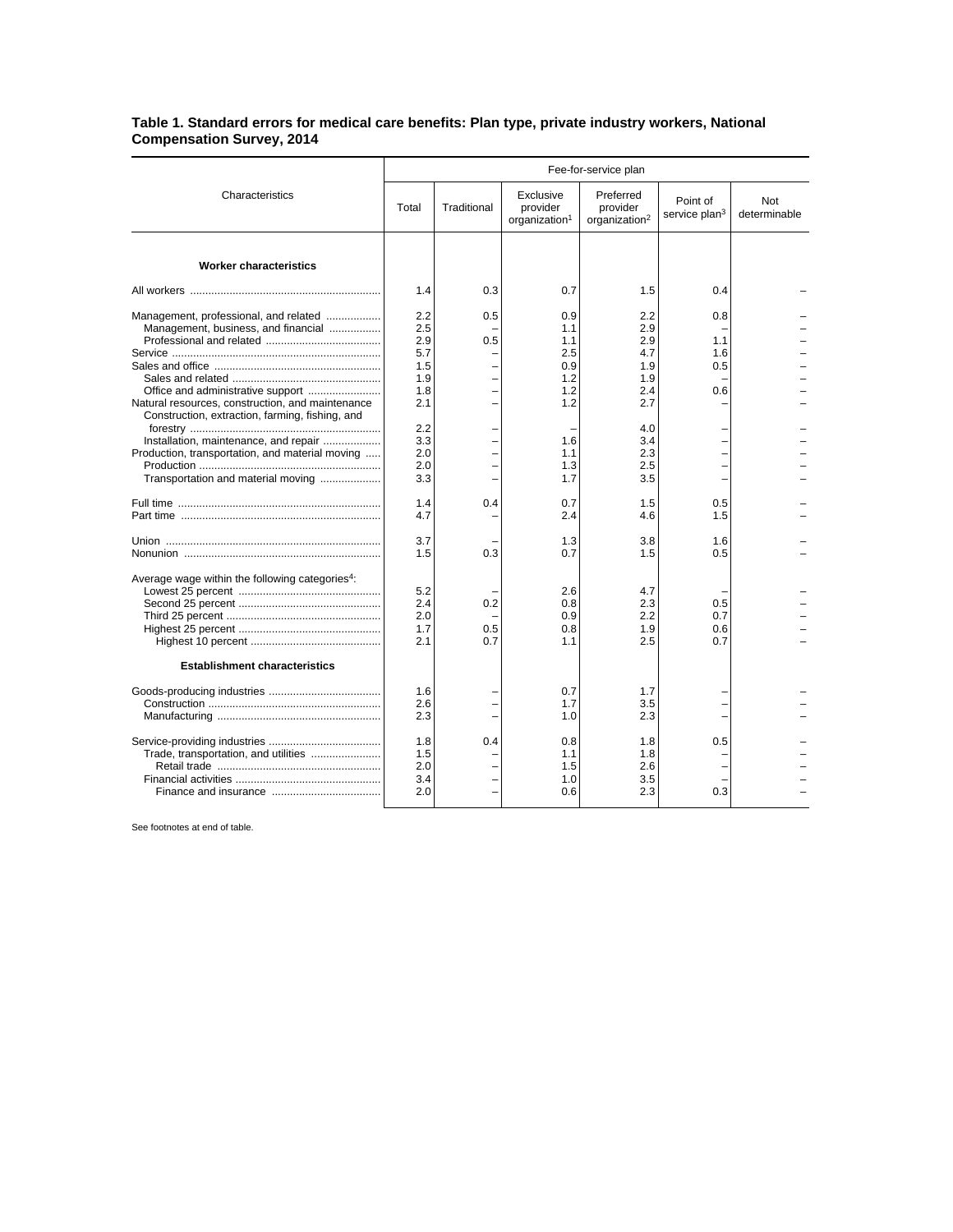|                                                                                                                                                                                     | Health maintenance organization                             |                                                             |                                        |                     |  |  |
|-------------------------------------------------------------------------------------------------------------------------------------------------------------------------------------|-------------------------------------------------------------|-------------------------------------------------------------|----------------------------------------|---------------------|--|--|
| Characteristics                                                                                                                                                                     | Total                                                       | Traditional                                                 | Open<br>access                         | Not<br>determinable |  |  |
| <b>Worker characteristics</b>                                                                                                                                                       |                                                             |                                                             |                                        |                     |  |  |
|                                                                                                                                                                                     | 1.4                                                         | 1.2                                                         | 0.6                                    |                     |  |  |
| Management, professional, and related<br>Management, business, and financial<br>Natural resources, construction, and maintenance<br>Construction, extraction, farming, fishing, and | 2.2<br>2.5<br>2.9<br>5.7<br>1.5<br>1.9<br>1.8<br>2.1<br>2.2 | 1.8<br>2.1<br>2.6<br>5.8<br>1.4<br>1.3<br>1.8<br>1.9<br>1.8 | 1.2<br>1.0<br>1.7<br>0.7<br>0.8<br>1.1 |                     |  |  |
| Installation, maintenance, and repair                                                                                                                                               | 3.3                                                         | 2.9                                                         |                                        |                     |  |  |
| Production, transportation, and material moving<br>Transportation and material moving                                                                                               | 2.0<br>2.0<br>3.3                                           | 1.9<br>2.0<br>3.2                                           | 0.6                                    |                     |  |  |
|                                                                                                                                                                                     | 1.4<br>4.7                                                  | 1.3<br>3.2                                                  | 0.6                                    |                     |  |  |
|                                                                                                                                                                                     | 3.7<br>1.5                                                  | 3.3<br>1.3                                                  | 0.6                                    |                     |  |  |
| Average wage within the following categories <sup>4</sup> :                                                                                                                         | 5.2<br>2.4<br>2.0<br>1.7<br>2.1                             | 5.1<br>2.2<br>1.6<br>1.6<br>1.7                             | 1.0<br>1.2<br>0.8<br>1.1               |                     |  |  |
| <b>Establishment characteristics</b>                                                                                                                                                |                                                             |                                                             |                                        |                     |  |  |
|                                                                                                                                                                                     | 1.6<br>2.6<br>2.3                                           | 1.6<br>2.2<br>2.1                                           | 0.4<br>0.5                             |                     |  |  |
| Trade, transportation, and utilities                                                                                                                                                | 1.8<br>1.5<br>2.0<br>3.4<br>2.0                             | 1.6<br>1.4<br>2.2<br>3.2<br>1.4                             | 0.8<br>0.6                             |                     |  |  |

## **Table 1. Standard errors for medical care benefits: Plan type, private industry workers, National Compensation Survey, 2014—continued**

See footnotes at end of table.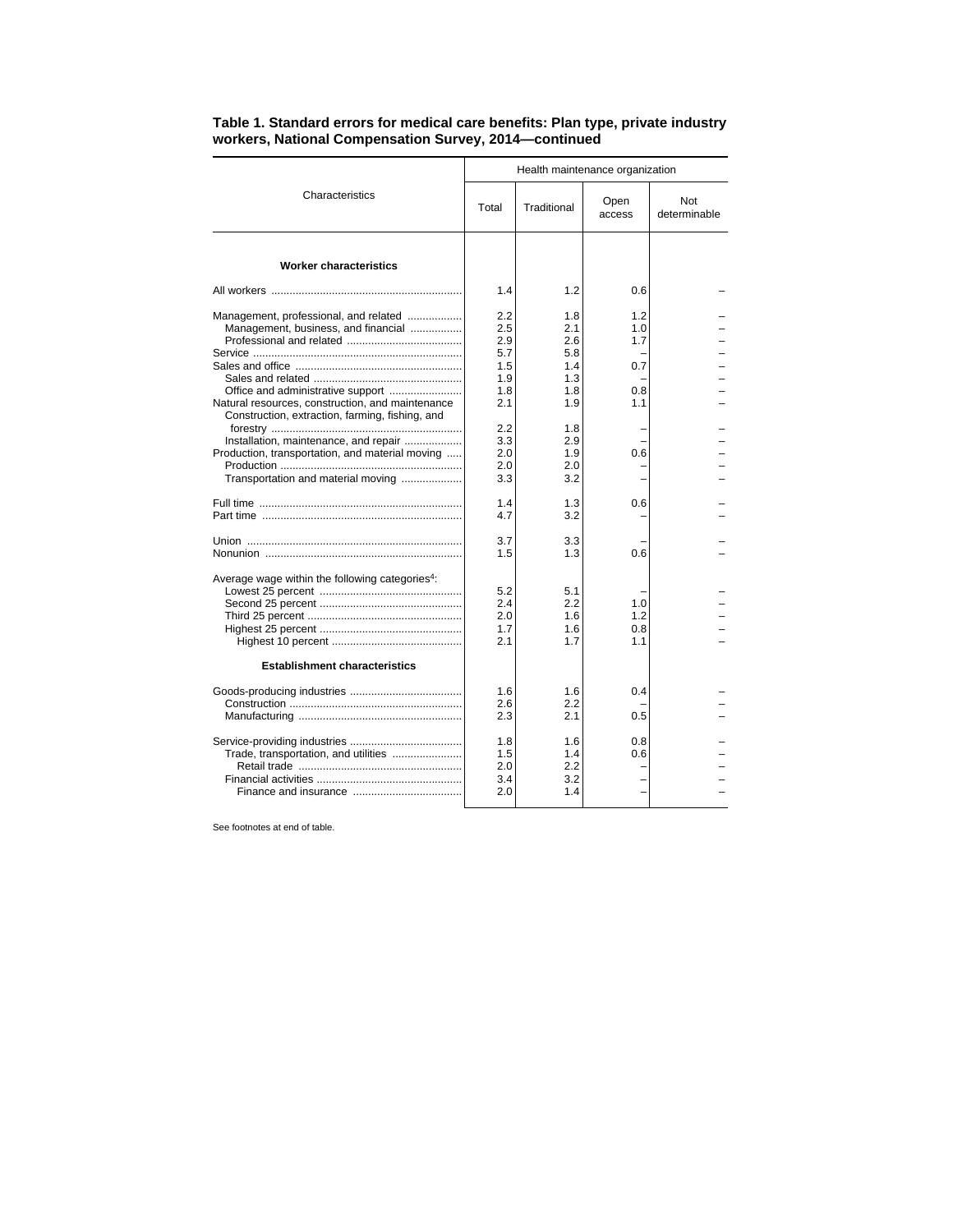## **Table 1. Standard errors for medical care benefits: Plan type, private industry workers, National Compensation Survey, 2014—continued**

|                                                                                                                                                                                                                                                                                             |                                                                                                | Fee-for-service plan |                                                                    |                                                                                                |                                               |                     |  |  |
|---------------------------------------------------------------------------------------------------------------------------------------------------------------------------------------------------------------------------------------------------------------------------------------------|------------------------------------------------------------------------------------------------|----------------------|--------------------------------------------------------------------|------------------------------------------------------------------------------------------------|-----------------------------------------------|---------------------|--|--|
| Characteristics                                                                                                                                                                                                                                                                             | Total                                                                                          | Traditional          | Exclusive<br>provider<br>organization <sup>1</sup>                 | Preferred<br>provider<br>organization <sup>2</sup>                                             | Point of<br>service plan <sup>3</sup>         | Not<br>determinable |  |  |
| Credit intermediation and related activities<br>Insurance carriers and related activities<br>Professional and business services<br>Professional and technical services<br>Education and health services<br>Junior colleges, colleges, and universities<br>Health care and social assistance | 2.1<br>3.8<br>2.9<br>3.4<br>3.7<br>4.9<br>3.1<br>4.2<br>2.4<br>2.9<br>3.3<br>1.5<br>2.1<br>1.9 | 0.5<br>0.7           | 1.2<br>1.3<br>1.7<br>2.2<br>0.7<br>0.7<br>1.6<br>1.0<br>1.1<br>1.7 | 2.5<br>4.4<br>3.7<br>4.1<br>3.7<br>5.5<br>3.5<br>4.3<br>2.4<br>2.9<br>3.7<br>1.6<br>2.4<br>2.4 | 1.5<br>1.0<br>1.7<br>1.7<br>0.7<br>0.8<br>1.3 |                     |  |  |
| Geographic areas                                                                                                                                                                                                                                                                            |                                                                                                |                      |                                                                    |                                                                                                |                                               |                     |  |  |
|                                                                                                                                                                                                                                                                                             | 3.2<br>7.4<br>3.4<br>2.1<br>3.5<br>1.6<br>1.9<br>2.7<br>3.8<br>9.2<br>3.4                      | 0.3                  | 1.1<br>1.5<br>1.3<br>1.6<br>2.2<br>0.8<br>0.9<br>1.0<br>1.1        | 4.0<br>6.2<br>4.9<br>2.1<br>3.0<br>3.5<br>2.2<br>2.2<br>4.8<br>3.6<br>9.1<br>2.8               | 1.1<br>1.3<br>1.0<br>0.7<br>0.8<br>0.1<br>0.2 |                     |  |  |

See footnotes at end of table.